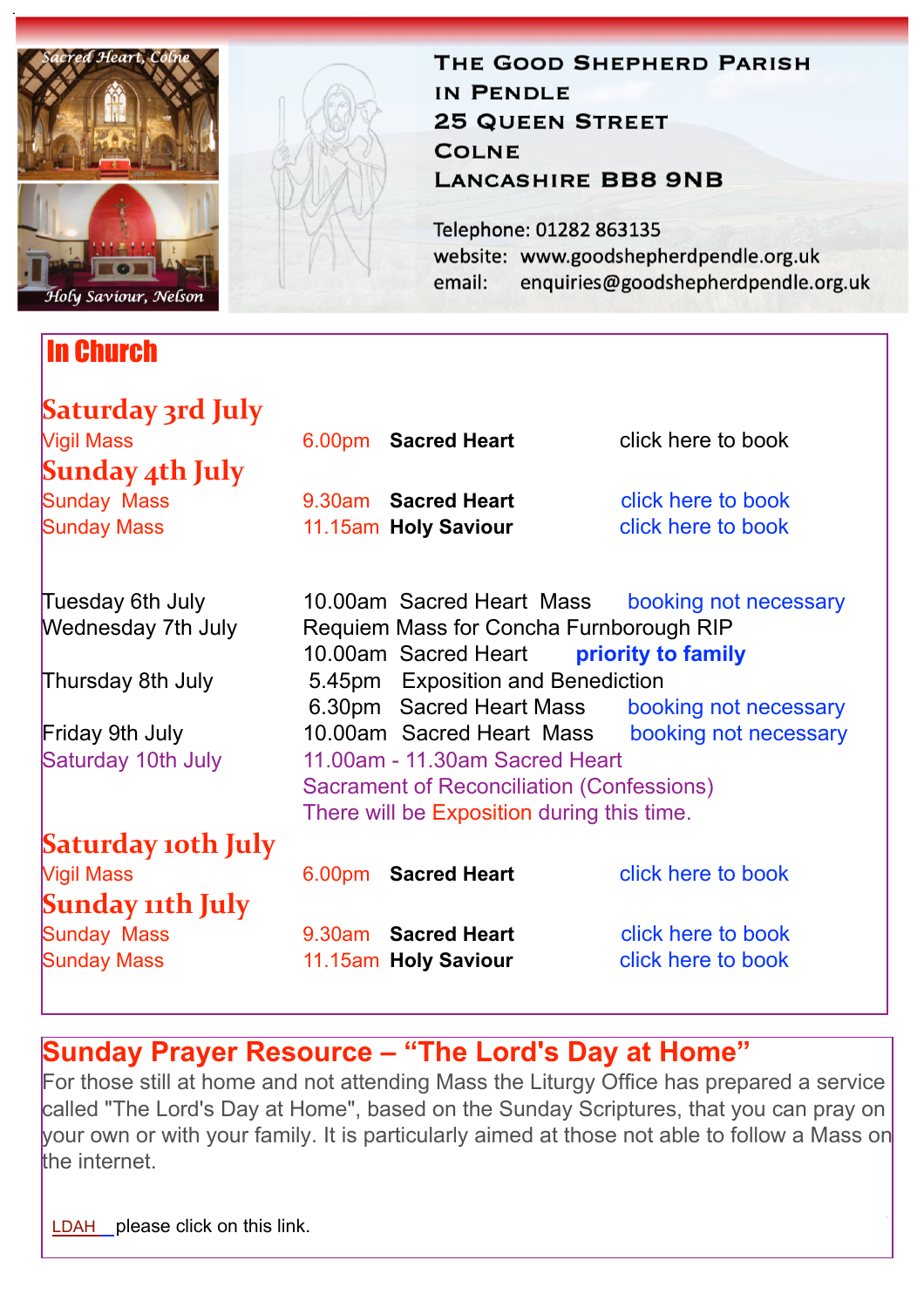# Urgent action needed today before attempt to bring Abortion until Birth in England and Wales

On Monday the abortion lobby are going to attempt to introduce abortion UP TO BIRTH to England and Wales via an amendment to the Police, Crime, etc Bill. Please take 30 seconds to email your MP now asking them to oppose this extreme change: [https://](https://gbr01.safelinks.protection.outlook.com/?url=https%3A%2F%2Frighttolife.org.uk%2FStopAbortionUpToBirth&data=04%7C01%7Cpeter.wilkinson%40dioceseofsalford.org.uk%7C1b47d5d5eeb942fcf8e608d93e0c3cf8%7C699a61ae142a45a090c604b2f08de19b%7C0%7C0%7C637609044543160840%7CUnknown%7CTWFpbGZsb3d8eyJWIjoiMC4wLjAwMDAiLCJQIjoiV2luMzIiLCJBTiI6Ik1haWwiLCJXVCI6Mn0%3D%7C1000&sdata=fNRU%2FasRmM9dQO8bLL8OrRvwV9dGHAhgL3G%2Be%2BY18TE%3D&reserved=0) [righttolife.org.uk/StopAbortionUpToBirth](https://gbr01.safelinks.protection.outlook.com/?url=https%3A%2F%2Frighttolife.org.uk%2FStopAbortionUpToBirth&data=04%7C01%7Cpeter.wilkinson%40dioceseofsalford.org.uk%7C1b47d5d5eeb942fcf8e608d93e0c3cf8%7C699a61ae142a45a090c604b2f08de19b%7C0%7C0%7C637609044543160840%7CUnknown%7CTWFpbGZsb3d8eyJWIjoiMC4wLjAwMDAiLCJQIjoiV2luMzIiLCJBTiI6Ik1haWwiLCJXVCI6Mn0%3D%7C1000&sdata=fNRU%2FasRmM9dQO8bLL8OrRvwV9dGHAhgL3G%2Be%2BY18TE%3D&reserved=0)

#### **Sea Sunday next Sunday.**

**Next Sunday is Sea Sunday, when Christians pray for all those who live and work at sea. There will be an opportunity to donate to Stella Maris (the Apostleship of the Sea), the official maritime welfare agency of the Catholc Church). Stella Maris is dependent on voluntary donations. Thank you.**

**You can donate by:**

**Text SEA to 70460 to donate £5.00 There will be a bucket in Church over next weekend to receive any donations There will be some envelopes available in church next weekend visit [www.stellamaris.org.uk/donate](https://gbr01.safelinks.protection.outlook.com/?url=http%3A%2F%2Fwww.stellamaris.org.uk%2Fdonate&data=04%7C01%7Cpeter.wilkinson%40dioceseofsalford.org.uk%7C14f1633fd645487628a708d93b983b45%7C699a61ae142a45a090c604b2f08de19b%7C0%7C0%7C637606347275343606%7CUnknown%7CTWFpbGZsb3d8eyJWIjoiMC4wLjAwMDAiLCJQIjoiV2luMzIiLCJBTiI6Ik1haWwiLCJXVCI6Mn0%3D%7C1000&sdata=q9BVqh1xe0%2Fe8CxnJ%2FU7ohZZqfiYyP3f4w39Unxqqjs%3D&reserved=0)**

**During this last year or more, most of us have experienced what is perhaps an unprecedented time of isolation and perhaps loneliness and sadly, even depression. This perhaps gives us some empathy with the thousands of impoverished citizens of our planet who have little choice but to endure this isolation for months on end, year in and year out crewing ships which bring us well over 90% of the goods we buy. They do this to send back their meagre wages to support their families back home who are equally separated from them.** 

**Our port chaplains and volunteers support them when they reach our ports with companionship, an ear to listen to them, access to internet for long awaited contact with their families or even overnight accommodation and a decent meal. They can only do this with our support. The Apostleship of the Sea is one of the oldest and best appreciated charity collections which the Catholic Church holds annually. As an island nation we are very conscious of the sea, its magnificence and its terrors and our dependance on those who sail on it. Please be generous.**

### **Cafod**

The 'retiring collection' for Cafod has continued longer than initially intended. This is because of the popularity of the collection and your generosity which has continued. We have now sent £2,000 to Cafod. That is a tremendous contribution from the Good Shepherd Parish. Well done.

Next week the buckets will be for the regular church collection and the extra collection buckets will be for the Apostleship of the Sea (Stella Maris).